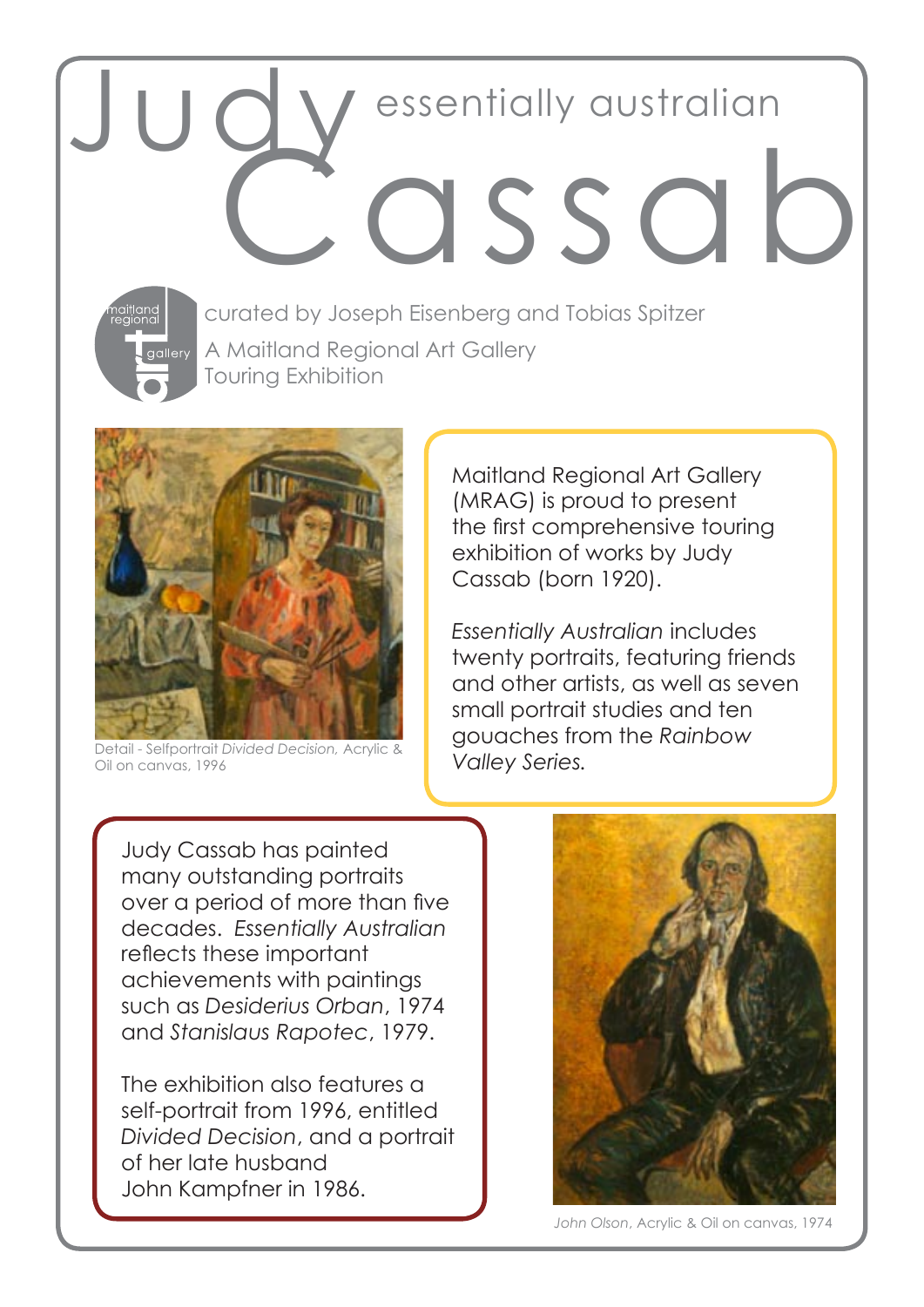## OSSO essentially australian



*Stanislaus Rapotec*, Acrylic & Oil on canvas, 1979

MRAG will supply the following catalogues on a sale or return basis

Lou Klepac, *Judy Cassab: portraits of artists and friends*, The Beagle Press Sydney Australia, 1998. Retail price incl. GST \$65.95 (Venue \$40 and \$25.95 to MRAG). 10 copies will be provided.

*Judy Cassab, Rainbow Valley: the spirit of the place,* Vasarely Múzeum Budapest, The Beagle Press Sydney Australia, 2003. Retail price incl. GST \$24.95 (Venue \$15 and \$9.95 to MRAG). 20 copies will be provided.

### Exhibition costs

Fees \$1000 Transport costs c.\$2000 - \$2500 GST \$ 350

Running metres: 32.5 metres not including spaces, approximately 40 metres (with 20cm space between works)

The exhibition includes

- Education Kit
- Manual
- Condition Reports, etc.



*Margaret Whitlam*, Acrylic & Oil on canvas, 1988